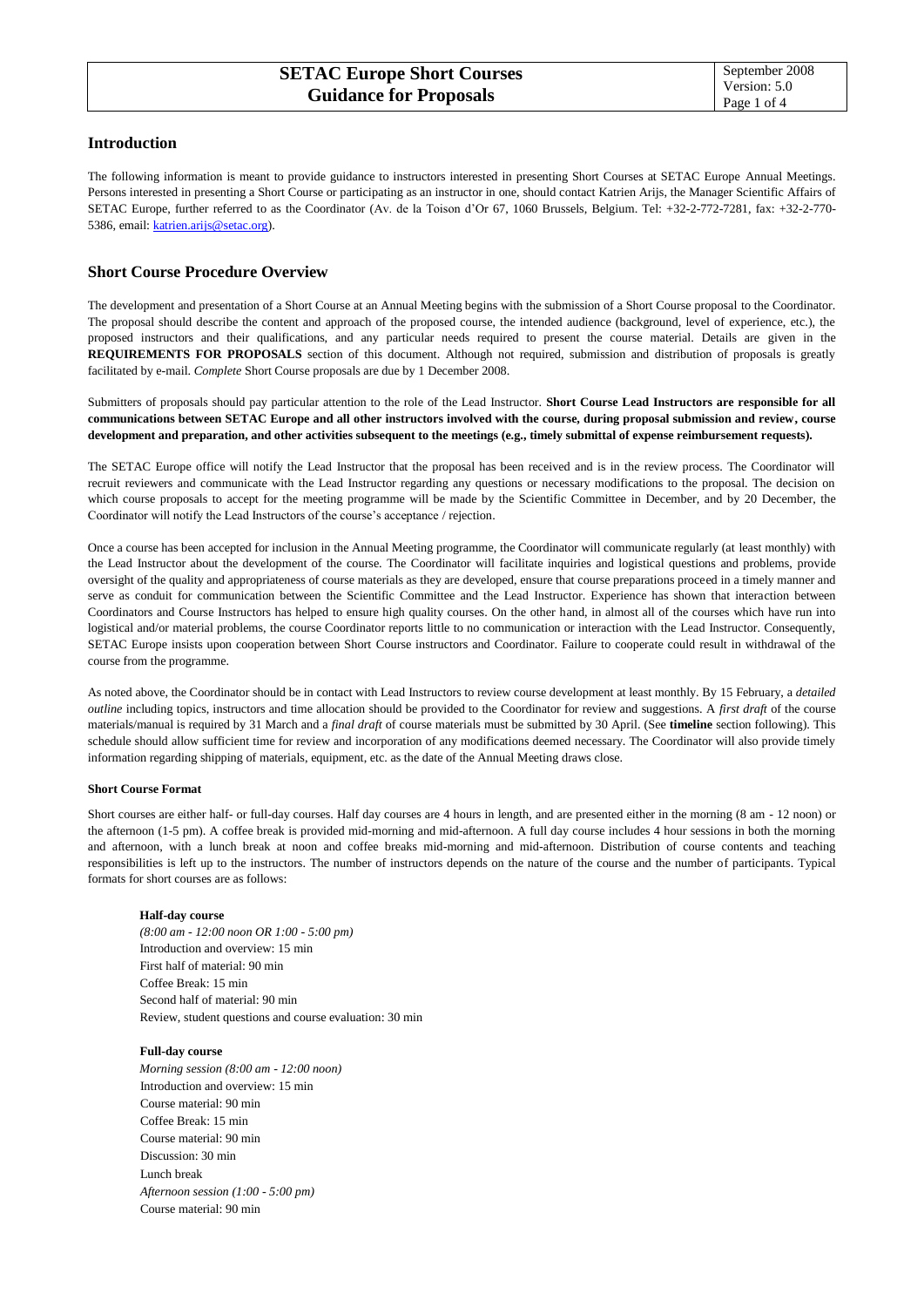Coffee Break: 15 min Course material: 90 min Student questions: 30 min Course evaluation: 15 min

These are general format strategies that fit lecture courses well. Courses involving hands-on activities or interactive work may require varied formats. It is very important that the type of course be specifically referred to in the abstract describing the course, so that the Scientific Committee and the SETAC Europe office can evaluate each course in the context of the entire programme.

#### **Handouts/Teaching Aids**

As much as possible, SETAC Europe will provide short course instructors with all necessary instructional equipment, including audio-visual equipment such as flipcharts, beamers, screen(s), etc. Requirements for any special equipment, e.g. personal computers, microscopes, aquaria, etc., must be conveyed to the Coordinator in the proposal, and will be included in estimating costs for the course. If necessary, instructors may be requested to provide special equipment and be reimbursed by SETAC Europe**.** 

Those instructors wishing to use computers within their courses must ensure that specifications are made very clear. It is highly recommended that the instructor has direct contact with the short course computer supplier well in advance of the approval of the proposed course to ensure exact delivery of the required computer specification. Those instructors employing computers must ensure that any software is installed and operating correctly prior to running the short course (preferably the day before the course). The same also applies to any technical support materials such as demonstration apparatus etc.

Course participants view the course manual to be an important deliverable. This should be well thought out and of high quality. The manual should include all visuals and references used in the course; in addition, materials that summarise and supplement the course prove to be most useful to the participants. Course instructors are responsible for preparation and reproduction of these materials, unless prior approval is received from the Coordinator and the SETAC Europe office. Instructors are responsible for shipping the manuals and other materials directly to the site of the Annual Meeting; appropriate shipping information will be provided by the SETAC Europe Office. A sufficient number of extra copies should be shipped to allow for additional on-site registration. A final copy of all materials should also be prepared for the SETAC Europe office files.

In general, students prefer that the manual includes a schedule of topics to be covered. *Presentations should closely follow* what is scheduled in the manual. The structure of the manual should be reflected in the outline for the course, with clear delineation of instructor assignment. The cohesiveness of the outline is an important criterion for the success of the course and should be reviewed by all instructors and the Coordinator.

# **Costs and Reimbursement**

Although SETAC Europe appreciates and encourages the volunteerism that has contributed to the success of the short course programme, we recognize that expenses are incurred in preparing and presenting short courses and, within reasonable limits, SETAC Europe will reimburse instructors costs of preparing, reproducing and shipping course materials. Photocopying expenses that can be absorbed by supporting institutions is encouraged and appreciated.

Fee waivers and personal expense claims above and beyond those associated with preparation of presentation materials are considered an exception to the rule. Travel reimbursement is strongly discouraged as SETAC Europe members would normally be attending the Annual Meeting. *The Lead Instructor for each course is responsible for providing accurate cost estimates in the short course proposal* and must receive formal approval from the Coordinator and the SETAC Europe Executive Director before any expense is incurred.

Requests for reimbursement of expenses, including receipts or any other documentation, should be submitted within one month after the Annual Meeting to allow the SETAC Europe office time to honour and process all requests in a timely manner (See **REIMBURSEMENT POLICY** below).

# **Enrolment limits**

SETAC Europe encourages high enrolment limits to allow maximum opportunity for members and guests to attend Short Courses. Instructional approach and/or equipment needs may impose limits on the number of participants in order to maintain the quality of the course, and the instructor needs to carefully consider this issue. Once a limit has been set and published in the Preliminary Programme, any change must be approved by the SETAC Europe Executive Director.

#### **Instructors**

Instructors must have demonstrable expertise in the discipline (qualifications to be included in the initial proposal). **A course should generally have multiple instructors with varied backgrounds, reflecting at least two of the following membership sectors: government, industry/consultant, academia.** Full-day courses, because of the greater amount of material, might require 1 or 2 additional instructors. Maintenance of balance and diversity in this manner will help assure that the course material is not too narrowly focused on one sector or special interest. Each instructor's role in the course should be clearly defined. *The Lead Instructor is responsible for forwarding all communications from the Coordinator to the co-instructors for the course.* 

# **Conflict of Interest Considerations**

The subject matter of short courses should be application based, rather than based on specific operations or utilisation of specific technology, software, etc. If a specific instrument or technology is emphasized, all similar products must be mentioned*. There may be no endorsement of specific*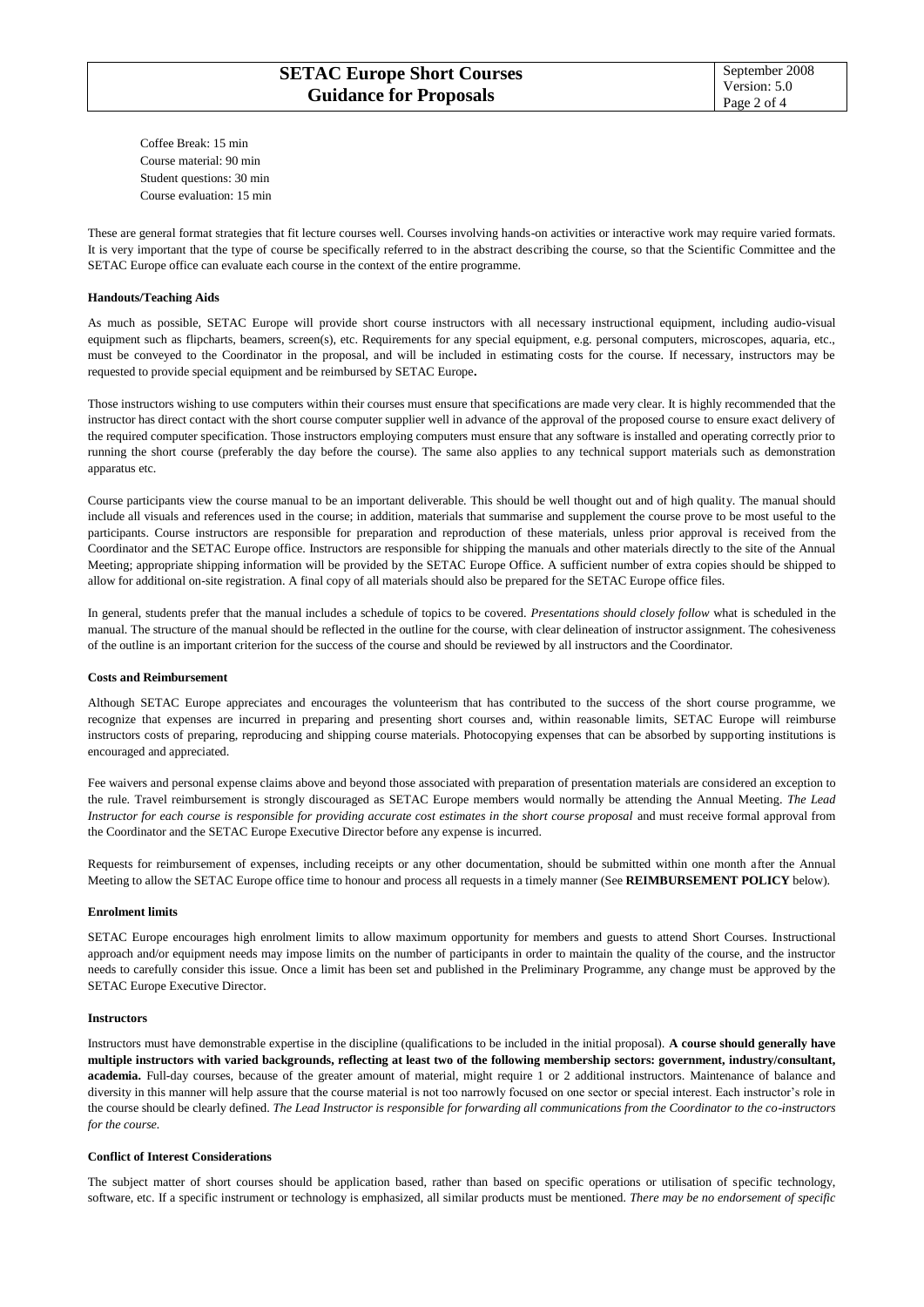| <b>SETAC Europe Short Courses</b> | September 2008              |
|-----------------------------------|-----------------------------|
| <b>Guidance for Proposals</b>     | Version: 5.0<br>Page 3 of 4 |
|                                   |                             |

*techniques, instruments, software, etc. as part of the course material or in subsequent literature relating to the presentation of the course.* A SETAC Europe endorsement disclaimer will be included for all courses that make reference to specific instruments or technologies. SETAC Europe appeals to the instructor's good judgment in presenting balanced, unbiased presentations. **The purpose of SETAC short courses is to educate and promote good science, not sell products or services.**

#### **Timeline of Short Course Development**

| July 15    | Request for Proposals advertised in July /August SETAC Globe                                                |
|------------|-------------------------------------------------------------------------------------------------------------|
| Sept 15    | Request for Proposals advertised in September/October SETAC Globe                                           |
| Sept - Nov | Initial proposals received.                                                                                 |
|            | Coordinator reviews initial proposals, communicates with lead instructors requestions, changes, costs, etc. |
| Dec 1      | Deadline for receipt of complete proposals.                                                                 |
|            | Coordinator makes list for review by Scientific Committee.                                                  |
| Dec 15     | Scientific Committee selects Short Courses for meeting programme.                                           |
| Dec 20     | Lead Instructors notified of selection.                                                                     |
| Feb 15     | Detailed outline of course organisation and content due to Coordinator for review.                          |
| March 31   | <i>First draft</i> of course materials due to Coordinator for review.                                       |
|            | Coordinator sends shipping and other meeting information to course instructors.                             |
| April 30   | <i>Final draft</i> of course materials due to Coordinator for review.                                       |
| May        | SETAC Europe Annual Meeting: Short Courses take place - Sunday AM & PM                                      |
| June       | Thank you letters to all instructors                                                                        |
|            | Evaluations of courses                                                                                      |
|            | Submission of expense reimbursement requests                                                                |

# **Requirements for Proposals**

The SETAC Europe Annual Meeting Scientific Committee invites proposals for short courses to be presented at the Annual Meeting. Please use the template short course proposal form that can be downloaded from [http://goteborg.setac.eu/short\\_courses/submit\\_a\\_proposal/](http://goteborg.setac.eu/short_courses/submit_a_proposal/) and include the following information:

**Title:** The title of the proposed course should be as specific as possible and accurately reflect the content of the course. Use 15 or fewer words.

**Registration Cap:** Please determine the minimum desired number of participants and the maximum number of participants to whom you can provide high quality instruction in the course. Course registration will be limited to the maximum number you select. Short Courses are becoming a major attraction at SETAC Europe Annual Meetings, and we urge you to make your class as large as possible. Nevertheless, SETAC Europe recognises that instructional approach and/or equipment needs may limit the number of people that can be taught effectively.

**Expected nr of participants:** Please determine the number of participants you expect for your short course.

**Abstract:** An abstract, 200 words maximum, must give a detailed description of the purpose of the course and the topics to be discussed. It should also state the level of experience or prerequisite knowledge the participants need in order to properly understand the course material. This abstract will be used to advertise the course (if accepted) in the Call for Papers, Programme Overview, and Meeting Programme, so it needs to be well-defined, clear, and describe what actually will be taught in the course.

**Objectives:** State the objectives of the course in a few sentences.

**Outline:** Include a reasonably detailed outline of topics to be discussed. A more detailed outline of the course content will be developed in preparation of the course. The cohesiveness of the outline is an important criterion for the success of the course and will be an important component of the proposal review.

**Instructors:** Include the name, position, affiliation, address, phone number, fax number and e-mail address of each instructor. Each instructor's role in the proposed course should be clearly defined, along with the instructors' qualifications for their roles. Identify one person as Lead Instructor. Future correspondence will be conducted through the Lead Instructor, who will be responsible for informing the other instructors.

**Products/Course materials:** List the products to be distributed and their format, including any canned software packages used in the course. The Short Course Committee encourages quality take-home products that participants can use for future reference. Products that summarise and supplement the course prove to be most useful to the participants.

**Audio-visual and other requests:** Please list all equipment you will need to conduct your course (audio-visual equipment, computers etc.), and any special room or space requirements. Also list items that you expect participants to bring (e.g. laptops, calculators).

**Budget and reimbursement:** Please list all costs for which you expect reimbursement. Itemise by category and provide accurate estimates. Acceptance of short course does not obligate SETAC Europe to financial support other than direct expenses (copying, shipping, AV, etc.) Please note: honoraria will not be provided to SETAC members and should not be included among costs.

Short Course Proposals should be submitted to the SETAC Europe office. Submission of proposals in electronic format [\(katrien.arijs@setac.org\)](mailto:katrien.arijs@setac.org) facilitates distribution and is greatly encouraged, although not required.